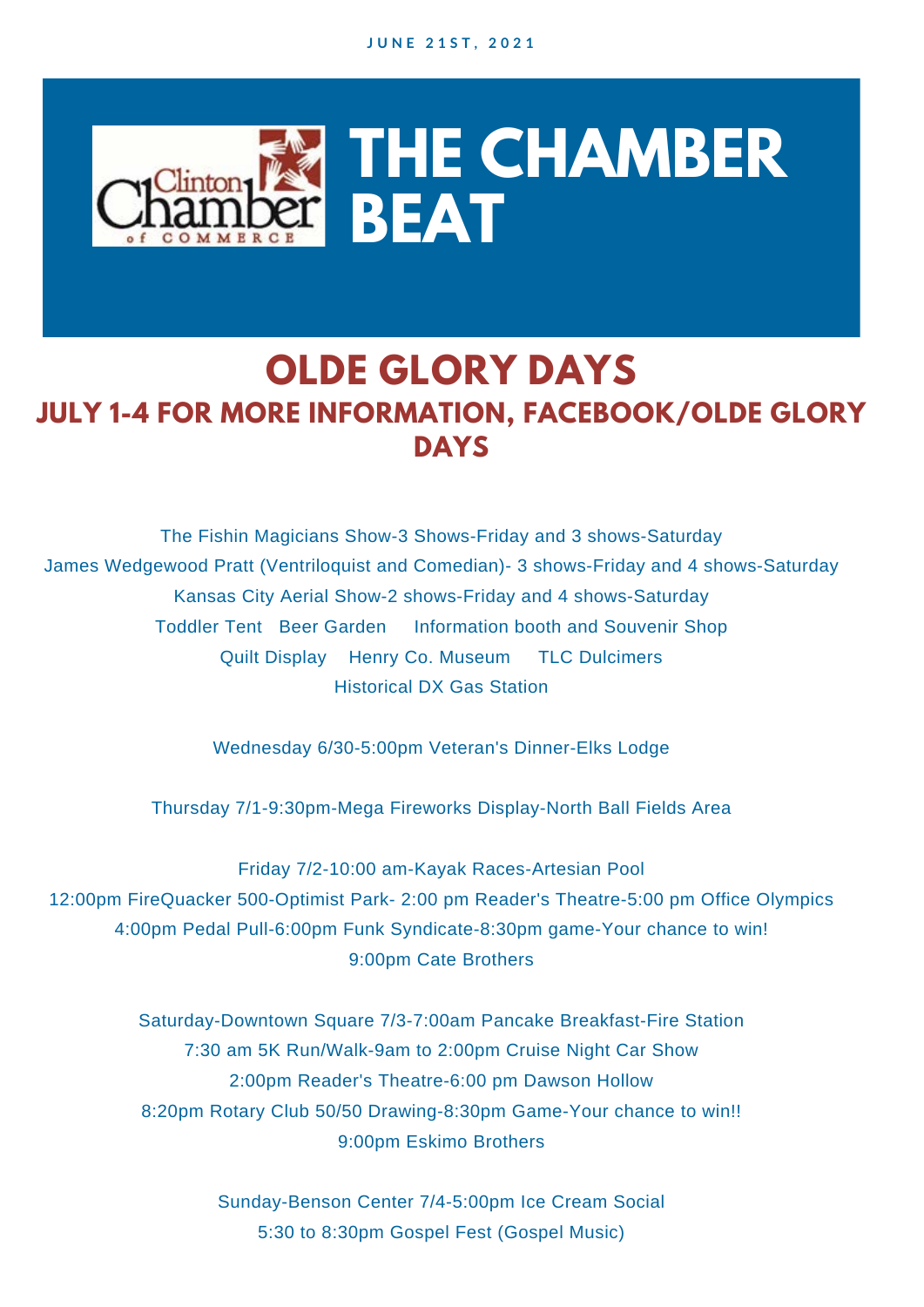# Rodeo Gold Productions

Rodeo Gold Productions brought the Rodeo to Clinton on Friday, June 18th and Saturday, June 19th. Greater Clinton Area Chamber of Commerce wants to send out a huge Thank You to those that attended and showed your support!

# Crappie Masters Fishing Tournament

Crappie Masters Fishing Tournament was June 18th and 19th. David Lee, Chamber and Tourism Director attended the pre-fish meeting and Saturday weigh-in. The tournament took place at the Bucksaw Resort and Marina.



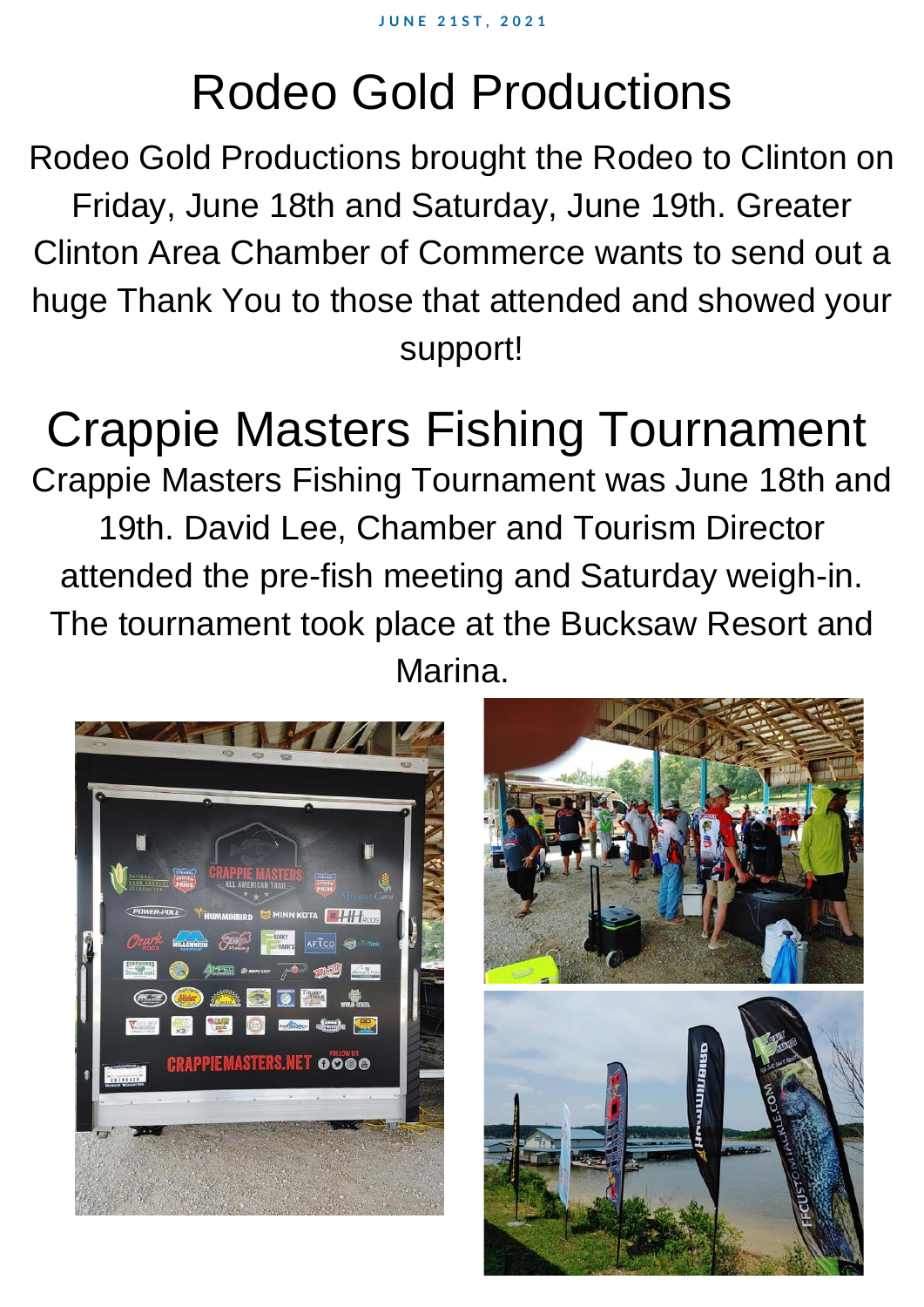**JUNE 21ST, 2021** 

# **Chamber Business Information**



#### **KEMP BRINGS DECADES OF TEACHING EXPERIENCE** Begins Work as Education Coordinator This Month

Clinton c

Sheri Kemp | Education Coordinator<br>660-383-1610 | skemp@centralmethodist.edu **AI I** Central Methodist UNIVERSITY



samura Comery and Samura evaluement, also ensurent as<br>Sandras", are retiring from Central Methodist Univer<br>(CMU) at Clinton. Sandra Gilliey served as the CMU Clint<br>Site Coordinator. Sandra Braithwait served as the Educat Coordinator, aansra tirattrivait served as the Educ<br>infinator, and Adjunct, Professor, at CMU-Clinton<br>te. Gilkey and Braithwait have been employed with ( ed with CMI  $-2009$ 

since 2009.<br>Sandra Gilley provided student services to area and online students including application and admissions processing. She also conducted recurriment events at State Fair Community Brazillands Complete College (

in the educational field working as administrators for local schoo districts. CMU thanks them for their service and wishes the well in their retirement. Sheri Kemp will serve as the area's Education Coordinator,

sor. Kemp begins employment July 1, 2021 **CMU** Central Methodist UNIVERSITY







## **First Presbyterian Cooling Center**

3rd and Franklin

### Open on Heat Advisory Day's Only

Monday - Friday 1:00 pm-5:00 pm

\*If there is a heat advisory on July 26 through July 30, we will NOT be able to open due to our Jesus Camp.

\*For questions please contact Rev. Nancy Gillard or Pam Gray 660-885-5181



Any day of the year...

When your patient needs care, we are ready to provide it. Any day of the year, Heartland Hospice can initiate hospice care for an eligible patient.

A patient who might be potentially-eligible for and benefit from hospice care may demonstrate some of these symptoms:

- · Unintentional weight loss
- Excessive sleeping throughout the day for long periods<br>• Multiple hospital visits/stays in the past six months
- 
- · Excessive swelling of the legs and ankles, even when feet are propped up
- · Difficulty breathing, even at rest or with increased oxygen levels
- · Weakness during activities of daily living
- Frequent changes in medications · Pain that is poorly controlled
- $\bullet$  Loss of interest in activities
- · Not "bouncing back" after an illness

Contact us any time, day or night, weekends or holidays, just to talk or to refer a potentially-eligible patient. For 24/7 admissions, please call:

800.955.1219

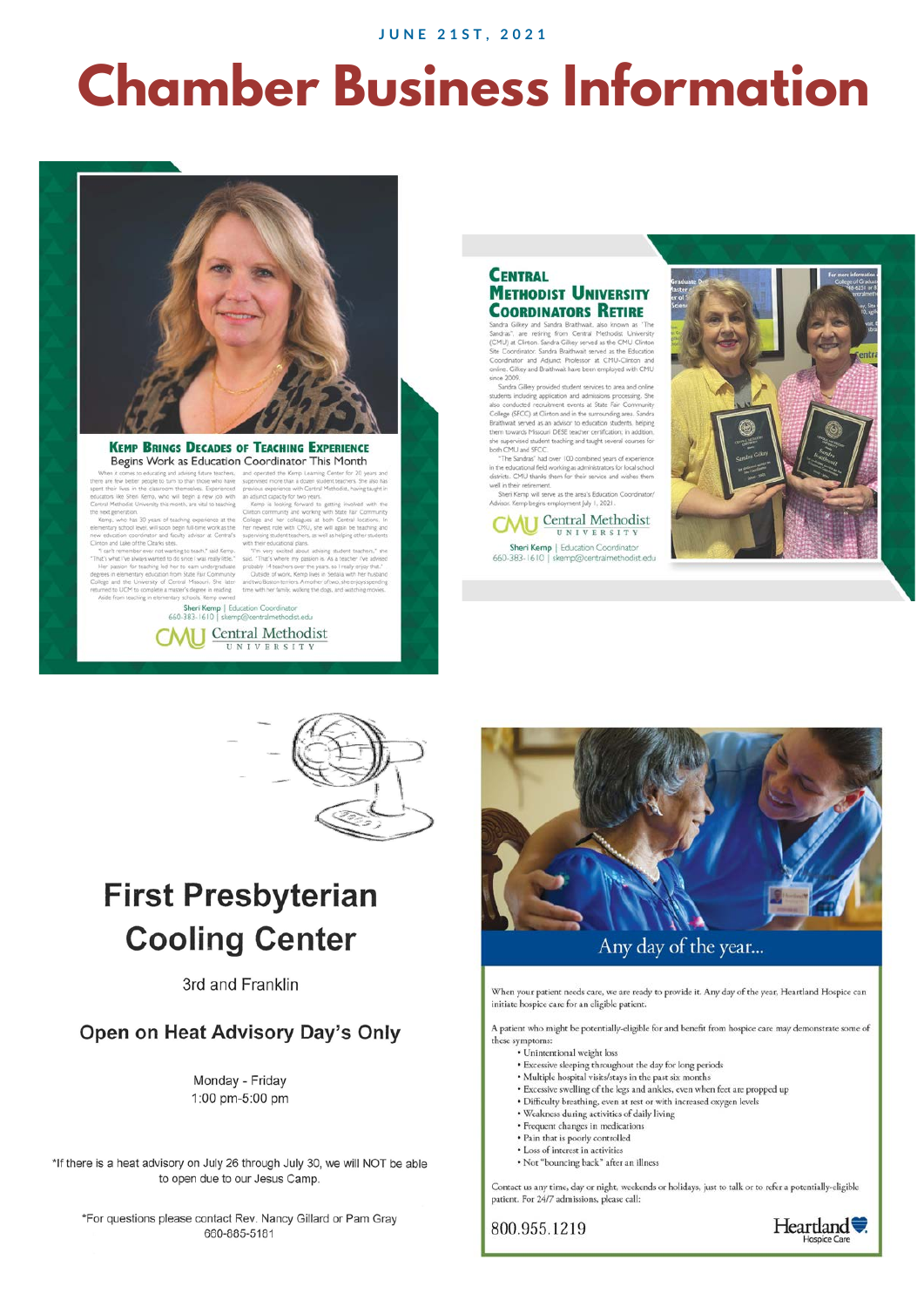# **Chamber Business Information**



### NORTHERN CHEROKEE NATION 2021 SCHEDULE

### Friday June 25th 2021

4:30 Blessing of the arena **5:00 Gourd Dancing** 7:00 Grand Entry **Inter-tribal Dancing to follow** Saturday June 26th 2021

8:00am - 11:00am BREAKFAST



9:00am Blessing of the arena and scheduled adoptions & namings 10:00am Demonstrations, Stories, History lessons 12N Lunch Break 1:00pm Gourd Dancing 2:00pm Grand entry, Flag Song, Memorial Song, Victory Song **Introduction of Drum, Head Staff Inter-tribal Dancing** 5:00pm Supper Break 6:00pm Gourd Dance 7:00pm Grand Entry Sunday June 27th 2021 8:am - 11:00 Breakfast

9:00am Teachings from the Chief and guests

11:00 am Closing of the arena. WADO, AND SEE YOU ALL NEXT YEAR

## **Primitive Olde Crow & Winery, LLC Upcoming Events:**

- Red, White Wine and Boom-July 2nd-Live Music, Fireworks show at dark.
- Winestock-multiple bands, vendors-July 24th.